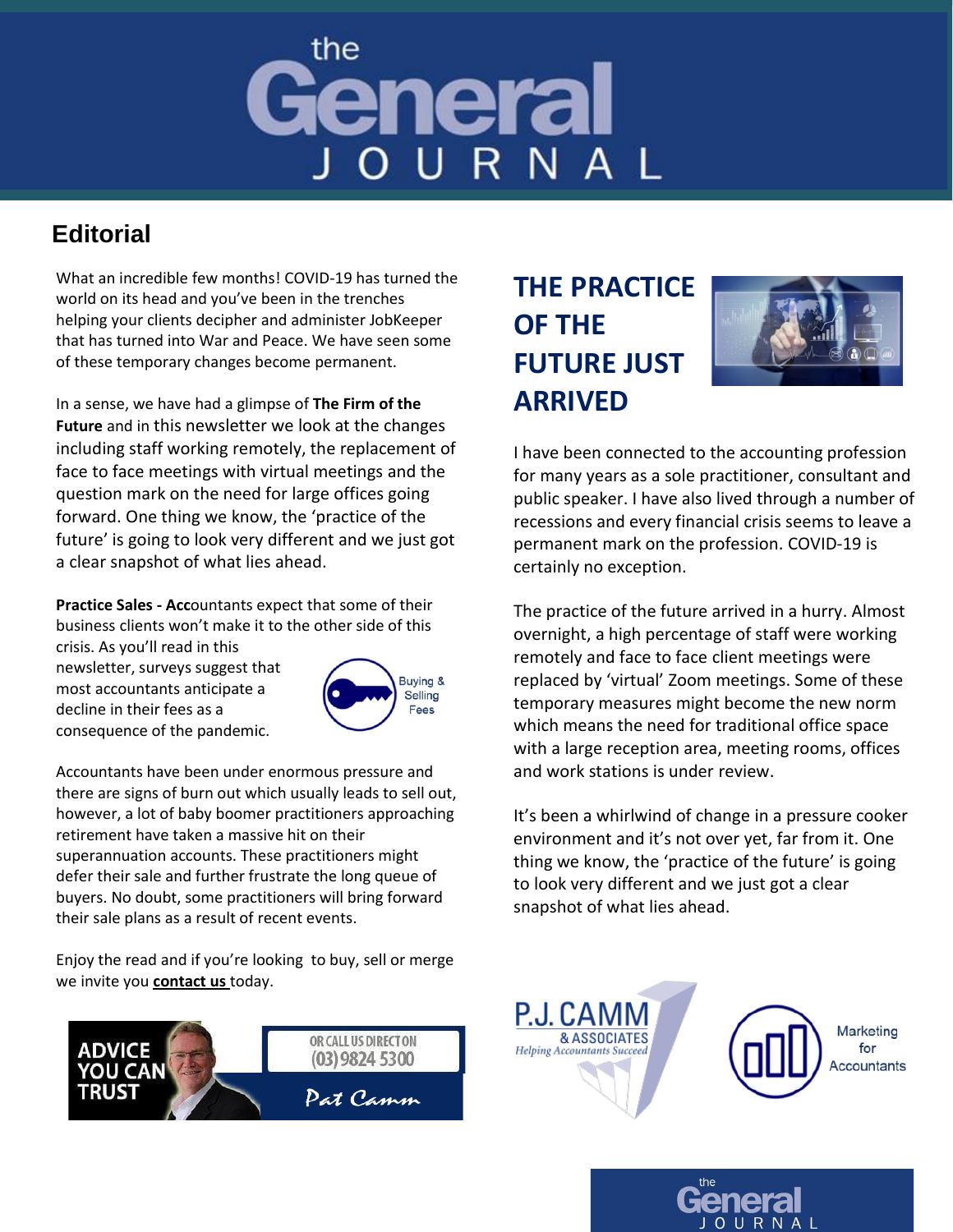#### **Promote Remote**

The question of having staff work remotely has been an issue for some time in the profession. For firms who have been sitting on the fence weighing up the pro's and con's, the decision was made for them in March 2020. There was no option. For the firms who had been moving in that direction for the past few years, the transition was almost seamless. Either way, this is a game changer for the profession.

As you know, it's a tough industry and work-life balance remains a major challenge. On the plus side, working from home



eliminates the commute time that potentially frees up an hour or two every day that could translate into more sleep, exercise or recreational time. That could lead to improved productivity, mental health and firm loyalty.

On face value, it's a win-win situation, however, there was always going to be teething problems given some staff moved from their state of the art office (furnished with 3 monitors and a top of the range printer/scanner) to a home office working on a kitchen table with a laptop and a domestic all-inone printer/scanner. Everyone's situation is different and during the lockdown some staff had children in the house so the impact on productivity may not be known for some time. As people get used to the environment, you would expect better results.

The success of the remote working 'experiment' could be the start of another industrial revolution. Finding and retaining good staff remains a major challenge in the profession so offering a flexible work environment could provide firms with a recruiting edge. Having said that, how will you interview, recruit and induct new staff in this environment? The consensus seems to be, some

staff will split their time between home and the office. Firms might down size their offices which will have a positive impact on commercial rents and overheads, however, it will require more investment in IT and cyber-security with staff working from home. Hot-desking could be a thing of the past. Working remotely was a perk in 2019 but in 2020 it could be the new 'normal'.

The pandemic has impacted every industry and some have had big wins like manufacturers of cleaning products, IT suppliers and streaming services. Others have been big losers like airlines, travel agents, hotels and gyms. What about the accounting profession?

Back in March I forecast that COVID-19 presented accountants with a once in a decade marketing opportunity. The proactive firms got on the front foot and developed a client 'survival game plan' and shared it with their clients by email together with a stream of newsletters and JobKeeper update bulletins. It cut a lot of client mayday calls off at the pass and their fees will increase this year. They will also get plenty of referrals from appreciative clients.

On the other hand, the reactive firms sat back and got buried in distress calls and emails from their clients. These firms didn't give their clients a road map through the crisis so their 'energy vampire' clients kept calling for help. These clients probably wanted the advice for next to nothing and it has taken its toll on practitioners. It has left many accountants physically and mentally drained plus they have very little to show for their massive efforts.

#### **Growing, Slowing or Going?**

Incredibly, I saw this poll from Accountants Daily that suggests 55.4% of firms in Australia have had a decrease in business as a result of COVID-19. It makes no sense given accountants been on the frontline and in the trenches with their clients

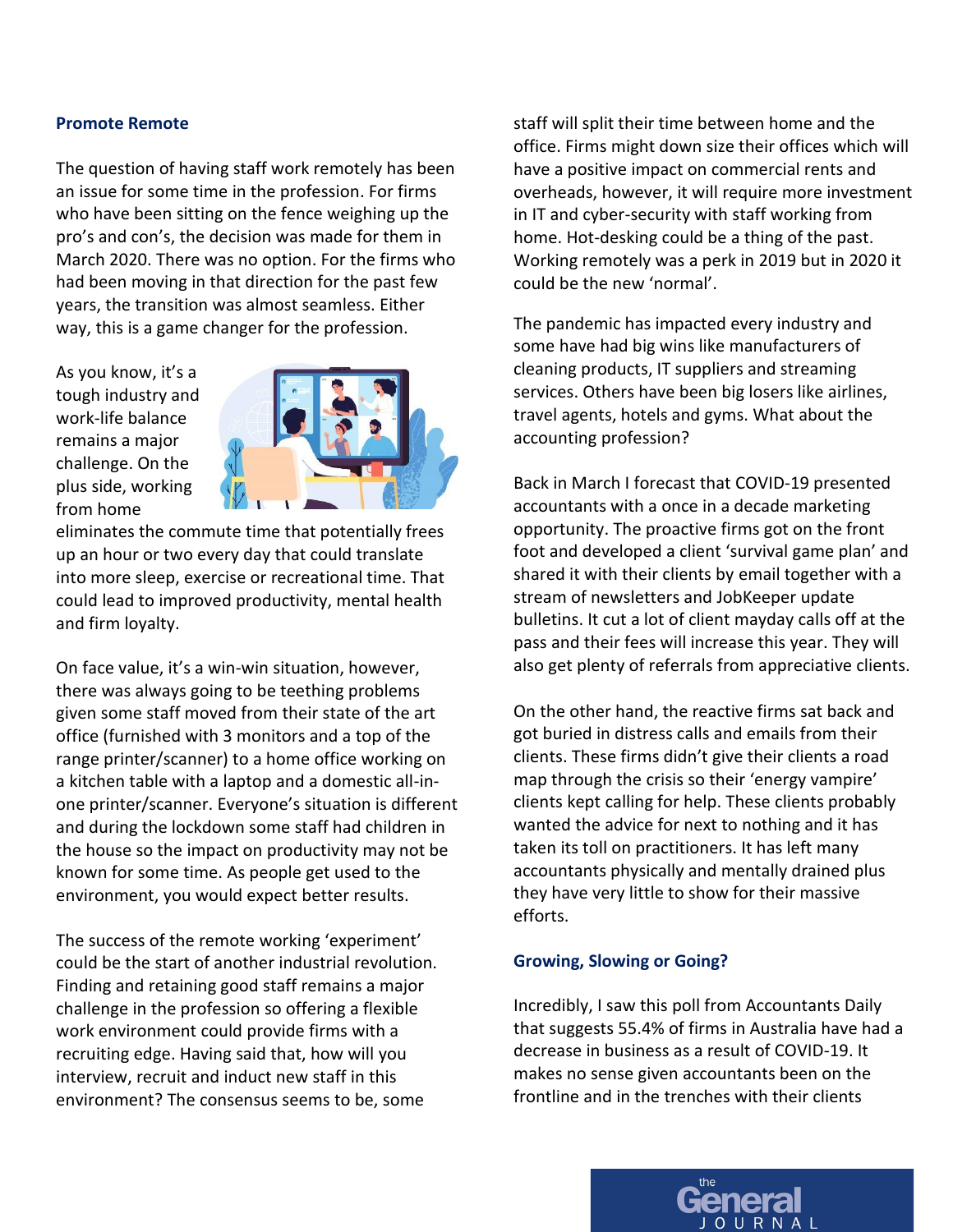working long hours and late nights. I've heard a lot of accountants say they couldn't charge clients the full amount because they were just helping them survive. In my opinion, write offs are





Total votes: 2215 The voting for this poll has ended on: May 1, 2020

reserved for inefficiencies not advice that could make or break a business.

The Government response to COVID-19 has been outstanding, however, I think they underestimated the role accountants would play. Thinking back to the introduction of GST in 2000, every business received a \$200 voucher that was redeemable for software or GST advice. Fast forward 20 years and the Government should have issued businesses with a voucher that was redeemable for help to explain and administer the government's stimulus packages.

Let's be honest, JobKeeper is the Accountant's version of 'War & Peace' and accountants shouldered a big part of the administrative burden. Unfortunately, not every firm will emerge as a winner as a number of accountants made the decision to discount their fees to help their distressed clients with some firms even doing the work pro bono.

When you sell your practice you are selling your 'future maintainable fees'. Helping clients produce cash flow forecasts and applying for JobKeeper and the other grants will not produce recurring fees. As

such, this spike in fees might help your bottom line but they won't increase the value of your practice. On a positive note, accountants who have run 'compliance



sweatshops' for years managed to jump back into advisory roles to decipher JobKeeper and the stimulus packages. They repositioned their firms and their big challenge is, do they continue on this advisory path or do they slide back into the comfort of compliance? We all know what route is more fun and profitable.

#### **Impact on Buyers and Vendors**

1. Will your future maintainable fees drop?



- 2. Will you lose clients?
- 3. What is the impact on the value of your firm?

These are three big questions and you probably won't know the extent of the client losses until after JobKeeper finishes and the six-month moratorium on tenancy evictions ends. One thing is for sure, reopening the doors of a business won't guarantee survival. It will take time to rebuild the economy and consumer confidence. The economy effectively came down 35 floors in a lift out of control and it will need to be rebuilt via the staircase, step by step. The economists say it could years and it certainly won't be business as usual when all the restrictions are lifted. You may not know the full extent of your client losses until 2021.

The market has been starved of practices for sale for a number of years. In fact, we have more than 200 registered buyers and only a handful of vendors. What impact will COVID-19 have on the market? With most practitioners burning the midnight oil for the past few months to help their clients you would expect some burn out. With burn out comes sell out so we might see some more listings this EOFY or certainly next year. However, the baby boomer generation are resilient and there are other factors at play. The pandemic took a big bite out of the stock market and a lot of ageing practitioners have had their superannuation slaughtered. They might

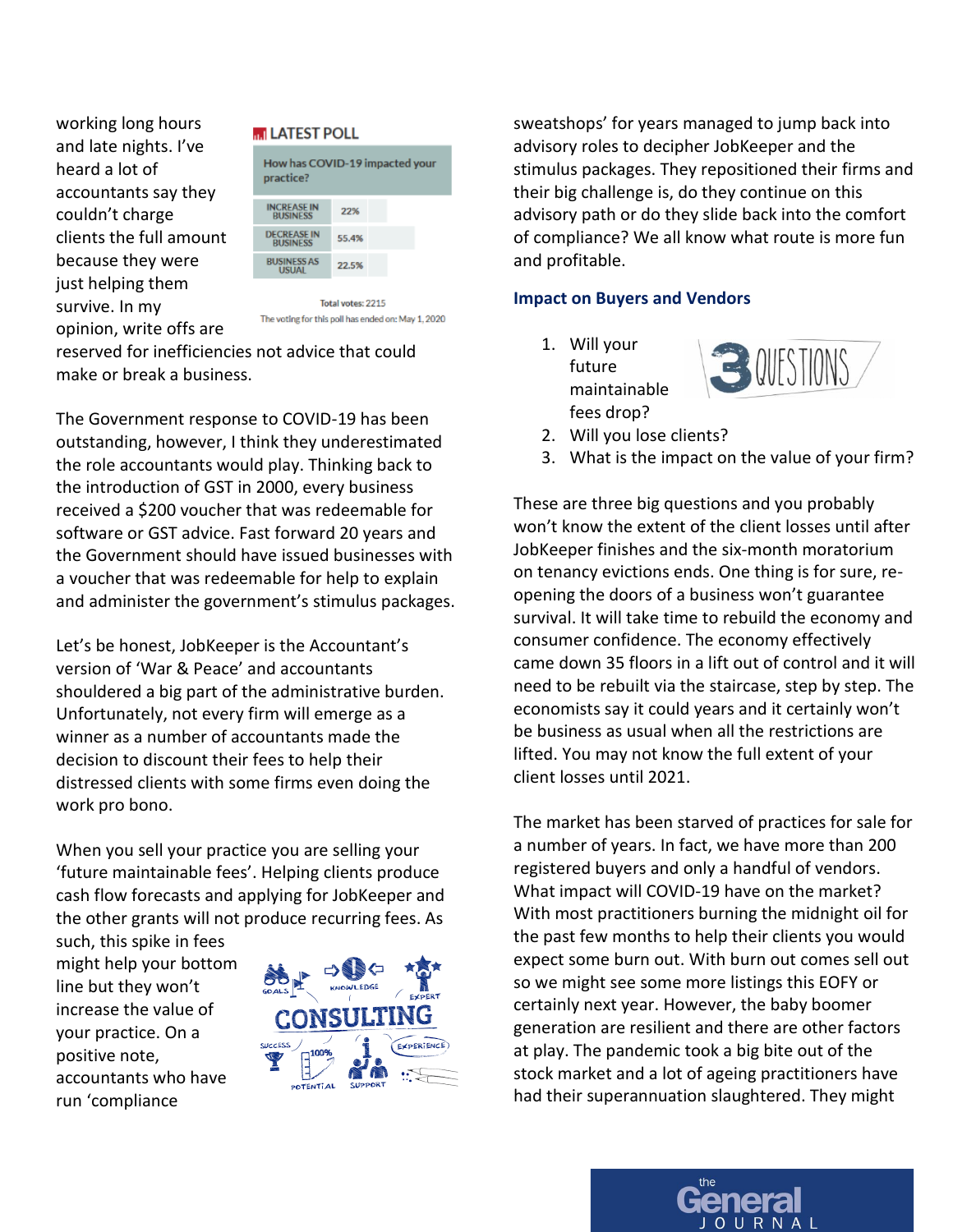work on and try and extract more profit from their practice to fill the financial hole. The issue for them is their ageing



client base and deferring the sale might impact on the value of their fees.

Buyers are nervous and some firms will lose fees as the poll above suggests. Firms that specialise in industries like restaurants, travel agents and hotels are particularly a worry. May and June are typically the busy season for practice sales but the buyers have understandably retreated for the moment.



## **What's Your Accounting Firm Worth?**



Accountants all want to know, what's their firm really worth? There's no short answer to that question because every firm is different and the value of your practice will depend on a number of factors that we will examine in this article.

The good news is, if you are contemplating selling, it's a vendor's market. In Melbourne alone there are several hundred firms looking to acquire fees ranging from



\$150k to \$5M in fees. Demand is at peak levels but supply is scarce as the baby boomer principals and partners 'dig in' and work well beyond the conventional retirement age. It is a very difficult market for these hungry and frustrated buyers.

Before we launch into all the factors that influence the value of an accounting practice let's calculate the actual level of fees you are selling. In essence, you are selling your 'future maintainable fees' from your client list. To arrive at this critical figure, let's assume you invoiced \$700k in the 2020 financial year and you now need to estimate your 2020/21 'future maintainable fees'. Last year's fees are a great starting point but you need to subtract fees for:

- clients for whom you did work for in 2020 but have left the firm or died. You can add the casualties of COVID-19 to this list.
- clients whose circumstances have changed (i.e. they may have sold their business or retired so their fees will drop).
- disbursements like shelf company purchases or SMSF set ups because these are not recurring annual fees.
- one-off consulting assignments because they are not 'maintainable' (JobKeeper Advice)
- multi-year returns you completed last year and the maintainable fee is only one years fee.

Your \$700k in fees might now be only \$630k of future maintainable fees. You can then add fees for these items:



- new clients who are on your lodgement programme and you can estimate their fees for next year.
- $c$  clients who are expanding  $-$  they may have bought a new business, set up another branch office or have a new SMSF in their structure.
- a small inflation factor added to last year's fee base.

Your 'future maintainable fees' might now end up at \$670k for 2020/21.

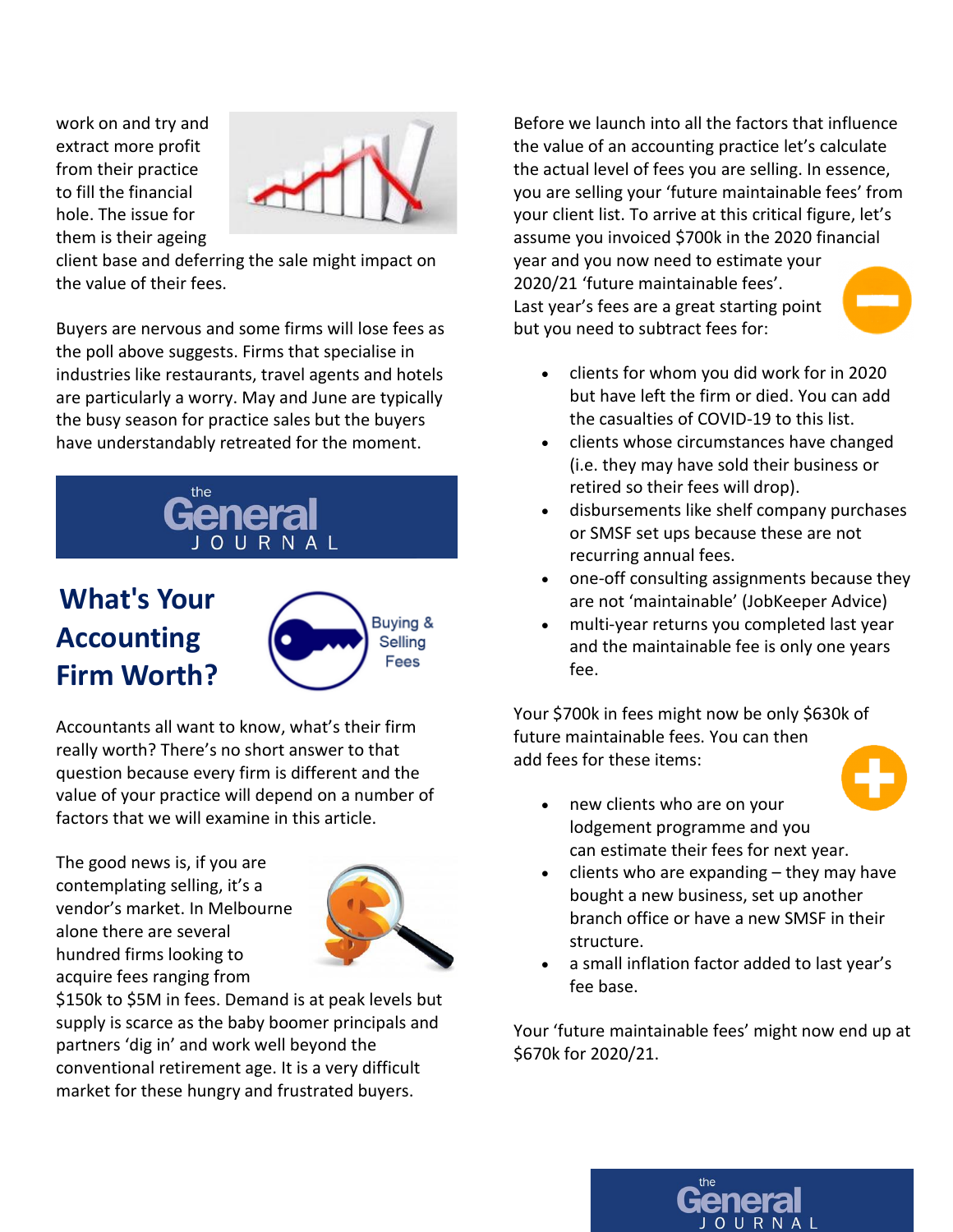I'm specifically focused on valuations for smaller firms with fees of less than \$1M and generally speaking, these firms are valued on a 'cents in the dollar' basis. For larger firms with fees in excess of the \$1M mark, the valuation method could shift towards a multiple of EBIT (Earnings Before Interest and Tax) after allowing a notional salary for the Principal or Partners.

Let's now explore some of the factors that determine the value of an accounting firm.

1. **Fee Size** - Let me say right up front, the size of the fees for sale will impact on the number of potential buyers. The sweet spot for most buyers is around the \$500k mark and if you are



a vendor in the south-eastern suburbs of Melbourne looking to sell around \$500k of fees you would have a queue of buyers on your doorstep. If you were selling \$1M in fees, the queue would be substantially shorter. At the \$2M level you would only have a handful of buyers. The economics of supply and demand apply and a larger pool of buyers equates to higher prices. This generally means suburban firms get higher prices compared to regional areas.

2. **Breakdown of Fees** - The split of fees between individuals, businesses and super funds also has a big bearing on price. Individual returns are not flavour of the month (or decade) and if your firm was simply an 'I Return Factory' in the mould of a H & R Block branch or ITP franchise then the valuation would probably be about half of a more traditional accounting firm that predominantly services business clients with a sprinkling of individual returns. The demand for these I Return practices is very low.

3. **Location** also influences prices. The demand for fees is very strong in the eastern states and particularly in the inner metropolitan areas. It



falls away as you push towards the outer suburbs and there is simply not the same level of demand for accounting fees in regional towns. Again, economics 101 applies with the supply and demand equation. Having said that, nearly every accounting practice can be sold in this market.

3. **Client Base -** Fundamentally, buyers are buying a list of clients on your lodgement programme. If you have an over reliance on two or three large clients then that poses a major risk for investors. Will these clients transition to the new owner? Will they see this change of ownership as an opportunity to change accountants?

If the buyer loses these clients in the handover the value of their investment diminishes overnight.



The contract of sale will probably include a retention clause (e.g. 10% of price) to protect the buyer so if the fees don't reach the guaranteed 'future maintainable fee' level, you won't receive the full retention amount 12 or 24 months after settlement. Buyers obviously want to minimise the risk so a price reduction or a higher retention amount could apply to this group of larger clients

The age of your client base is also a very important aspect of the valuation. Buyers will focus their due diligence on your top twenty or thirty fee paying clients and if a high percentage of them are aged over 55 then there will be concerns that the practice could evaporate in the next few years. Remember, they are buying future maintainable fees and clients

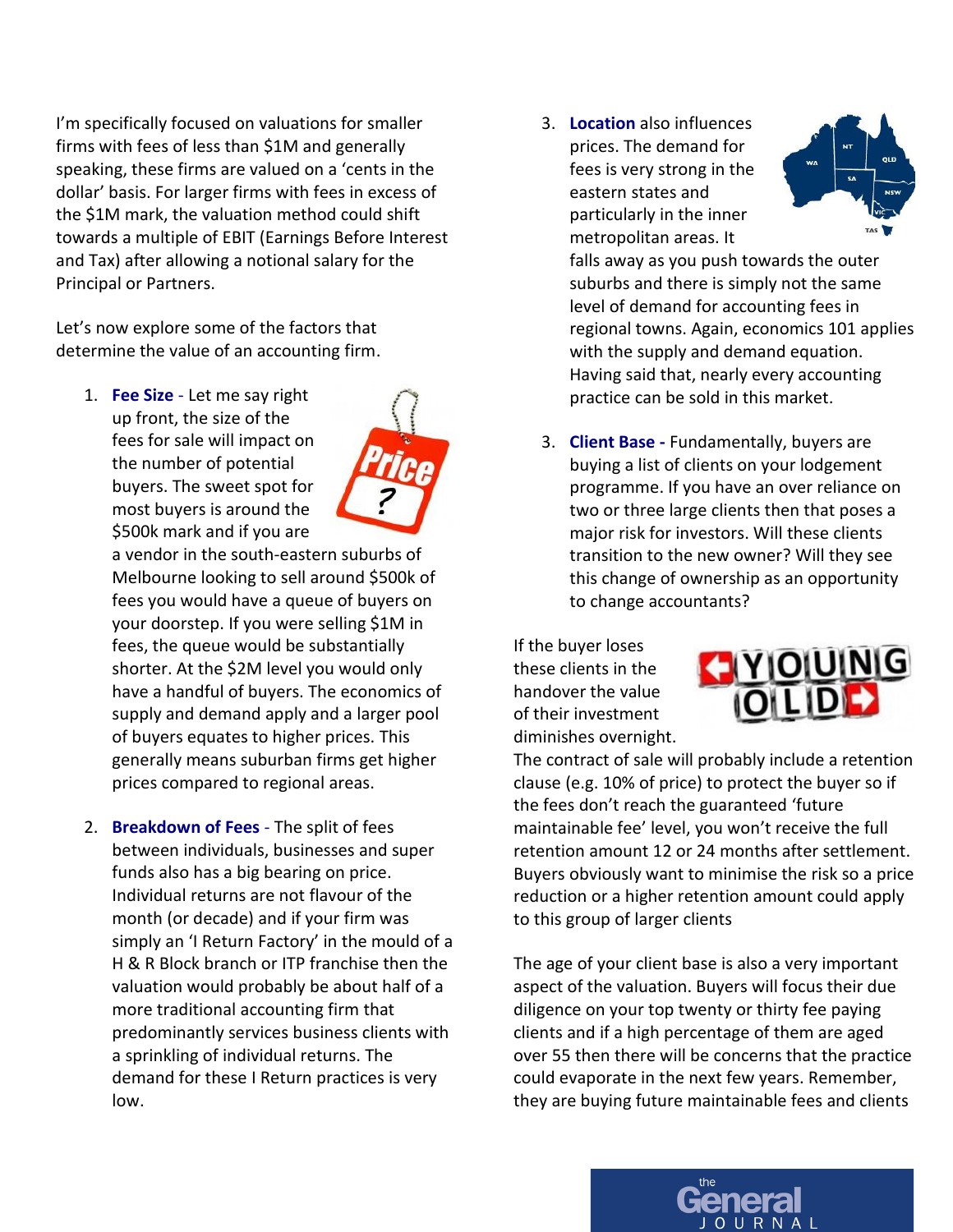moving into the twilight or pension years simply don't attract the same value. You'll also find ageing clients don't refer new business like their 30 yearold counterparts. They aren't buying investment properties or starting businesses and these services have driven growth in smaller firms for decades.

If the majority of your top 30 clients are aged over 50 then you need to start planning your exit strategy now. Look at ways to rejuvenate your ageing client base and it might be time to start looking at digital marketing tactics that focus on attracting younger clients.

4. **Staff** - Selling your practice involves transitioning your client relationships



AND your staff. It's natural for staff to build great relationships with clients and your staff can be the glue that binds the sale together.

Buyers generally don't want to 'rock the boat' in the early months after settlement and will want to retain productive staff or at least put them on a three month probation period. They also fear that staff might move on and take some clients with them so expect a grilling from a buyer about your staff before they make an offer to buy the business. They will focus on each employee's loyalty and productivity. Top quality, high performing staff add value to the business.

5. **Growth** - If your fees are flatlining or in freefall, this will obviously impact buyer interest. Declining fees are a symptom and a warning



sign of bigger issues. If the practice is leaking clients due to an ageing client base, poor service or below par work, the writing is on the wall and no one wants to buy into a leaky boat or sinking ship. Most firms are buying fees to create growth and a leaky boat is not going to solve their own growth problem.

The declining practice is common and typically the vendor took their foot off the marketing pedal years ago. These firms are characterised by an outdated brand, a website that is just an 'electronic brochure' and they are almost invisible on social media channels. In the digital and social age your marketing could be the difference between boom, doom and gloom.

6. **Profitability** - Buyers are investors looking for a return on their investment and if your profitability is headed south then you have a problem. Technology and automation have decreased the value of many compliance based services, while the cost of running a firm continues to rise.

Buyers will benchmark your firm against theirs and others they are considering buying. If the numbers don't stack up they will want a discounted price or walk away. For example, if you are only



generating \$100k of fees per full time employee and they are doing \$150k per full time employee then your fees could be too 'cheap' or the firm is unproductive. It makes sense, if a buyer is evaluating two practices with similar fees, the more profitable firm will win out in 99% of cases.

7. **Technology** has changed the accounting profession and as a bare minimum, buyers will expect your firm to be virtually paperless with all records kept electronically. Better still, they gravitate to firms who have moved their clients bookkeeping into the cloud.

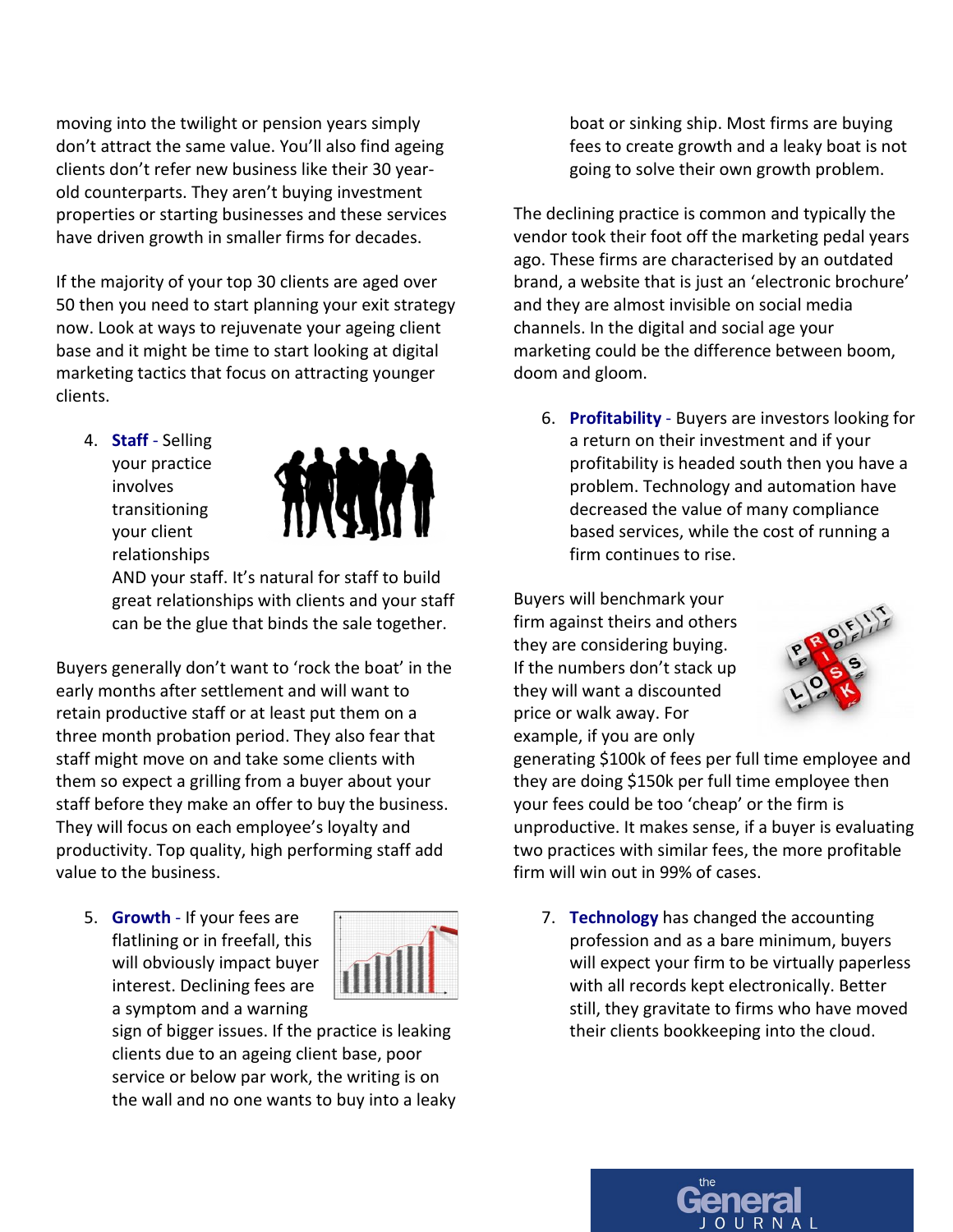If your offices are furnished with dual screens and modern hardware then you get a big tick because buyers don't want to inherit archive boxes of files and dozens of filing cabinets. They waste space and archaic



filing systems are inefficient. The storage requirements add to the cost of rent and drag down the firm's profitability.

On the point of technology, software systems can also help get a sale over the line. If you use the same general ledger and SMSF software as the buyer this can create time savings when transitioning client files. It won't devalue your practice but it will make you more attractive to a buyer.

There are other factors at play when valuing an accounting practice but the important thing to remember is, start preparing early. If you're contemplating selling your accounting fees in the next few years, now is the time to address all seven of the valuation factors described above. Of course, if you need any assistance please don't hesitate to [contact us.](https://www.pjcamm.com.au/contact/)



Having specialised in marketing for accounting firms for many years, there's never been a more important time for accountants to ramp up



their marketing activities. The full effect of COVID-19 on your client base won't be known for some time but there's no doubt, there will be casualties.

Some firms will obviously lose more clients than others but some firms will lose high end clients and others might simply lose smaller clients. Firms who specialise in troubled industries like travel agents,

event management, the arts and hotels might experience significant losses. The obvious question is - How do you plan to replace those clients?

No doubt, some firms will try and buy fees but as you've already read in this newsletter, we have several hundred registered buyers and only a handful of vendors. It's hard to buy fees in such a

competitive market. Other firms will ramp up their marketing and in my opinion, your marketing could be the difference between Doom, Gloom and Boom in 2020/21.



During the coronavirus lockdown period Australia's National Broadband Network (NBN) saw a daytime usage increase of 70-80%, compared to previous months. People were chained to their phones, iPads and laptops so screen time went through the roof. Some say it's an addiction, however, it highlights the shift in consumer behaviour and the need for firms to work on their online presence.

It starts with a website and over the past few years some members of the **Accountant's Accelerator** [Group](https://www.pjcamm.com.au/marketing/the-accountants-accelerator-group/) have enjoyed phenomenal growth. Their websites have one clear objective – generate new clients. Most importantly, these aren't just any type of client, these are your ideal type of client because we fine tune the content to your industry niches, specialist services and geographic location. It doesn't matter if you're looking to attract plumbers, pharmacists or pizza shops as clients, we craft the content to position you as the industry expert. As you would expect, the website contains lead magnets, calls to action, opt-in boxes and videos.

Post pandemic, I expect a lot of clients to change accountants fro[m reactive firms to proactive firms.](https://www.pjcamm.com.au/blog/covid-19-proactive-vs-reactive-accountants/) The pandemic has reinforced what we already knew, business owners want an accountant who does more than just keep the score.

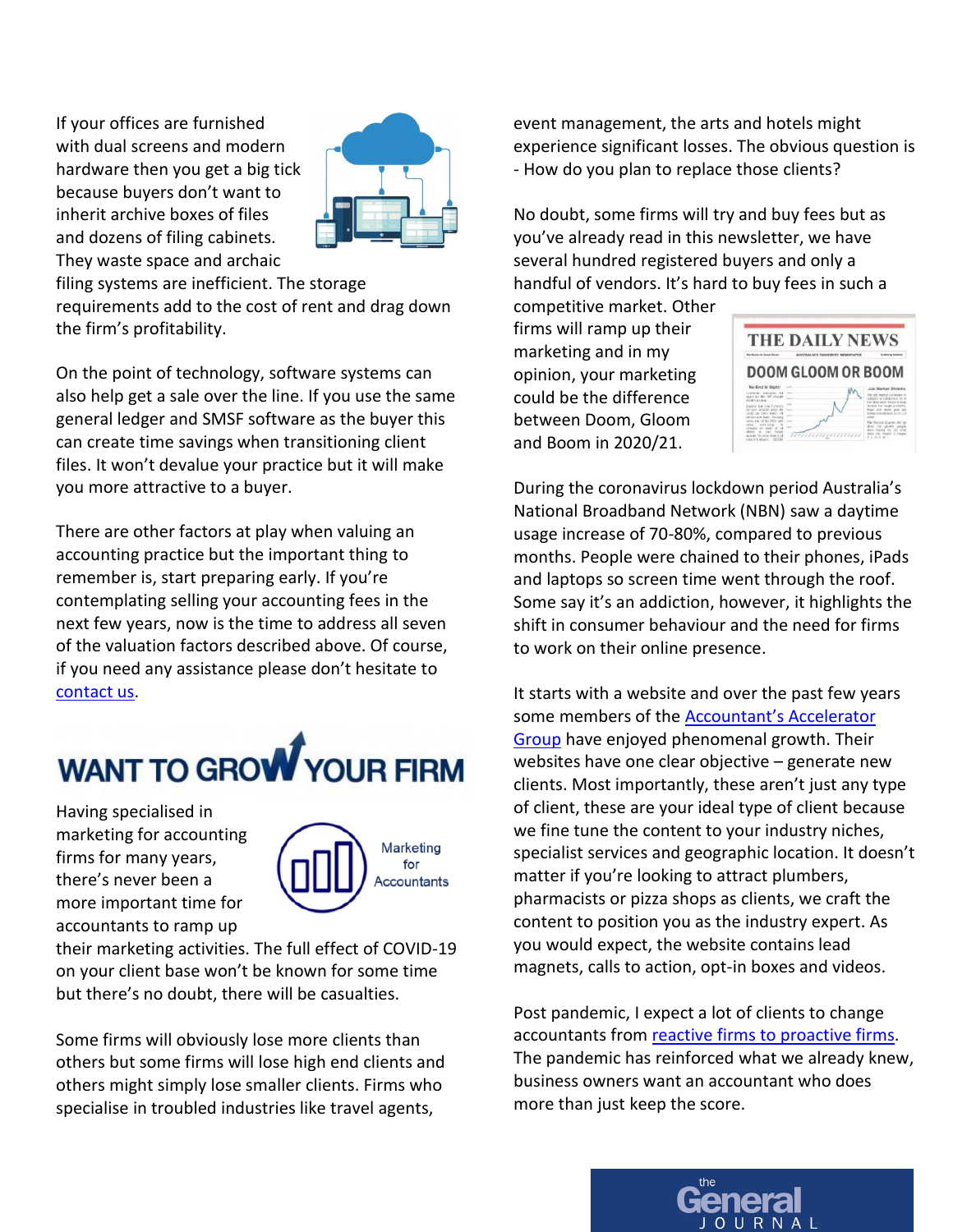

The Accountant's Accelerator Group is for proactive and ambitious accountants who want to spend their time HELPING clients, not FINDING clients. The focus is all online marketing tactics including - Google searches, content marketing, email marketing and social media. Most importantly, it works and members are getting a constant flow of enquiries, leads and new clients. Some firms are generating 6 figure returns year after year.

For the first time in several years we are opening up membership and have 2 spots



available for the 2020/21 intake. If you visit [this page](https://www.pjcamm.com.au/marketing/the-accountants-accelerator-group/) you can read all about the membership benefits and download the expression of interest/application form. If you want to know how this programme can impact on your growth, you can read the following member case studies.

#### [Case Study 1,](https://www.pjcamm.com.au/our-resources/accountant-marketing-testimonial-sbg/) [Case Study 2,](https://www.pjcamm.com.au/our-resources/accountant-marketing-testimonial-lmg/) [Case Study 3](https://www.pjcamm.com.au/our-resources/accountant-marketing-testimonial-nexus/)

#### **NEED A CLIENT NEWSLETTER?**

The pandemic has highlighted the importance of regularly communicating with your clients. Newsletters are



absolutely essential but the content is critical. Your clients don't want an off the shelf newsletter full of technical tax content. They want to know how to grow their business, their profits and their wealth. They want ideas on how to manage their cash flow

and tips on tax planning. They don't want do a Masters of Taxation by correspondence!

Your newsletter should alert clients to your full range of accounting, tax, financial and advisory services. Your newsletter won't directly lead to an engagement or 'sale' but they often pave the way. They help you keep in touch with clients, referral sources and can even introduce your firm to new prospects.

Newsletters are really Marketing 101 and help you prove your expertise and cross-sell and up-sell your services. The quarterly 'On the Money' newsletter we produce for accounting firms is branded with your firm logo and it passively asks for referrals at the foot of each edition. It is available in a format that allows you to:

- 1. Email the newsletter to your client base
- 2. Print the newsletter and mail it to your clients

3. Post the PDF of the newsletter on your firm website



The cost is \$440 per annum for the 4 copies and if you would like to see a sample copy email us at: [admin@pjcamm.com.au](mailto:admin@pjcamm.com.au)

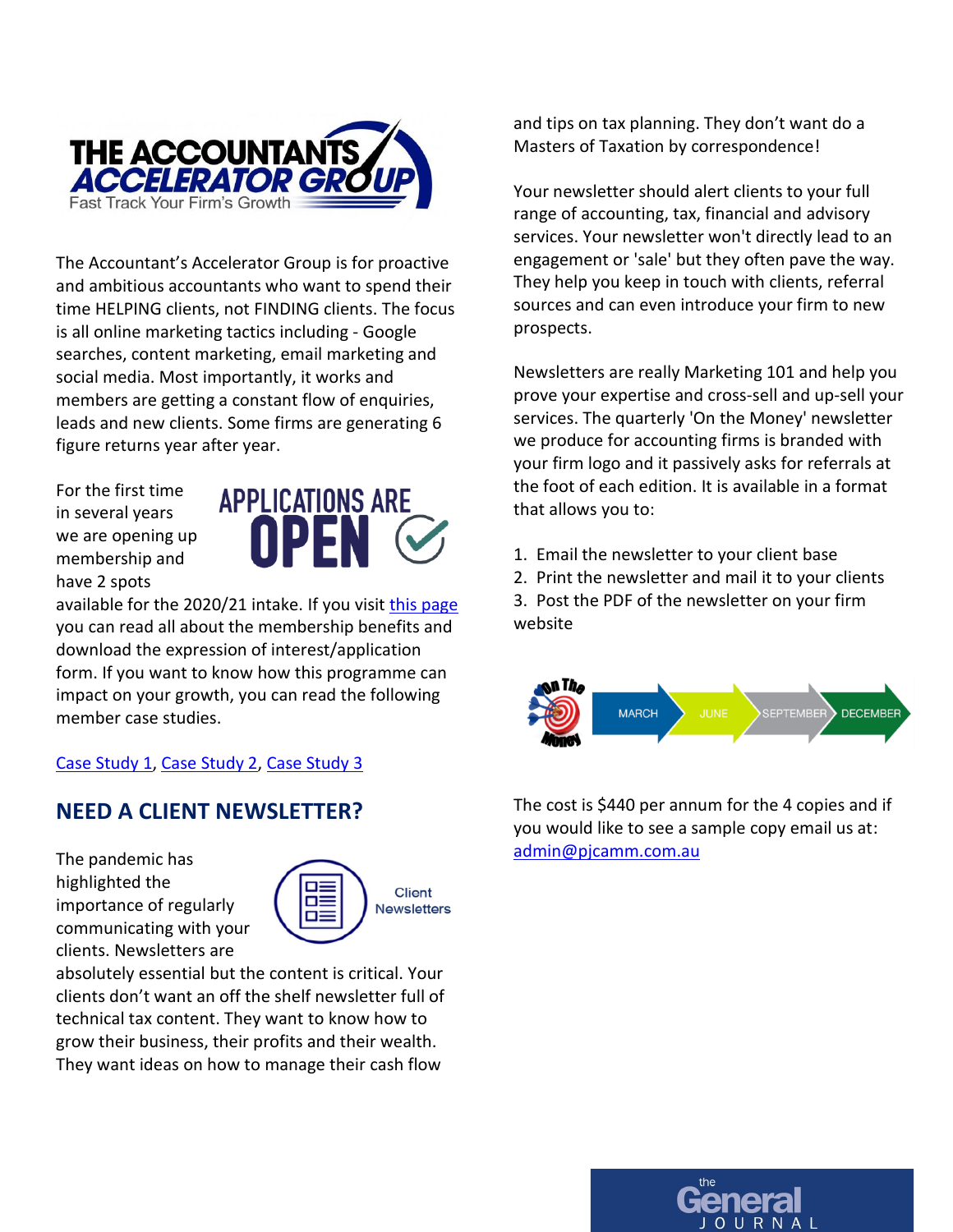**Want to Generate More Revenue in Your Practice?**



We've all had a client buy an investment property in the wrong location that turns their fairytale into a financial nightmare. You've probably also had clients re-finance or take out a 'split' loan that might jeopardise the tax deductibility of interest on the loan. No doubt, you've had clients finance cars and equipment but they've taken out a lease instead of using a chattel mortgage (or vice-versa) that has impacted on the potential tax benefits.

Over the past 25 years David Jakimiuk of Creditlink Australia has seen it all. Dave says, "Finance is complex and all too often the client insists on a lease or a chattel mortgage, but it ends up being the wrong option. Once a finance contract is executed it can't be unravelled and clients are bound by the terms and conditions. Unfortunately, the client may not get the tax advantages they expected."

For the past 10 years Creditlink has been working with our network of



accountants to help their clients secure finance for vehicles, trucks, machinery, equipment and technology. Dave says, "We consult with our referring accountants to make sure we are on the same page regarding their preferred finance product. Some accountants simply advise clients to go to their bank for finance and don't get involved in the process. In my opinion, the accountant has a duty of care to advise their clients and a bad tax outcome for the client will reflect poorly on the accounting firm."

Dave and the Creditlink Australia team provide independent finance information to clients and most importantly, the service is perceived to be an extension of your firm's service offering. If you're looking to generate some additional revenue in your practice, Creditlink offer accountants a referral fee based on the value of the asset being financed (refer to the table). For accountants, there are some major benefits of using the referral service.

**1.Interest Rates** - Put simply, volume drives discounted interest rates. Creditlink's large volume of transactions are driven by a large network of accounting firms across the country who refer their client's finance deals.

**2.Panel of Lenders** - Creditlink has access to a broad panel of lenders, providing a range of finance products. This is critical because qualifying criteria and rates vary significantly between lenders and some institutions have specialist or preferred areas of interest such as second hand trucks, medical equipment and 'yellow goods' including tractors. Many car dealers, brokers and internet based systems are based on a "one size fits all" model, often tied to a single financier which means your client is probably missing out on a better finance deal.

**3. Service** – Creditlink liaise with you to make sure the finance is structured in the most tax effective way for your clients. We keep you informed as to the progress of the application and Dave is always available to provide structured quotes and any technical advice to you and your team.

**4.Income** - Accountants generally get involved in the process by giving advice on the type of finance structure (lease, chattel mortgage etc.) and then provide copies of tax returns and financials. Too often they don't charge their time or receive a fee for this service. Creditlink offer you a referral fee based on the amount being financed. Most firms accept the fee to cover their time but firms can elect to decline the fee and pass the savings back to their client.